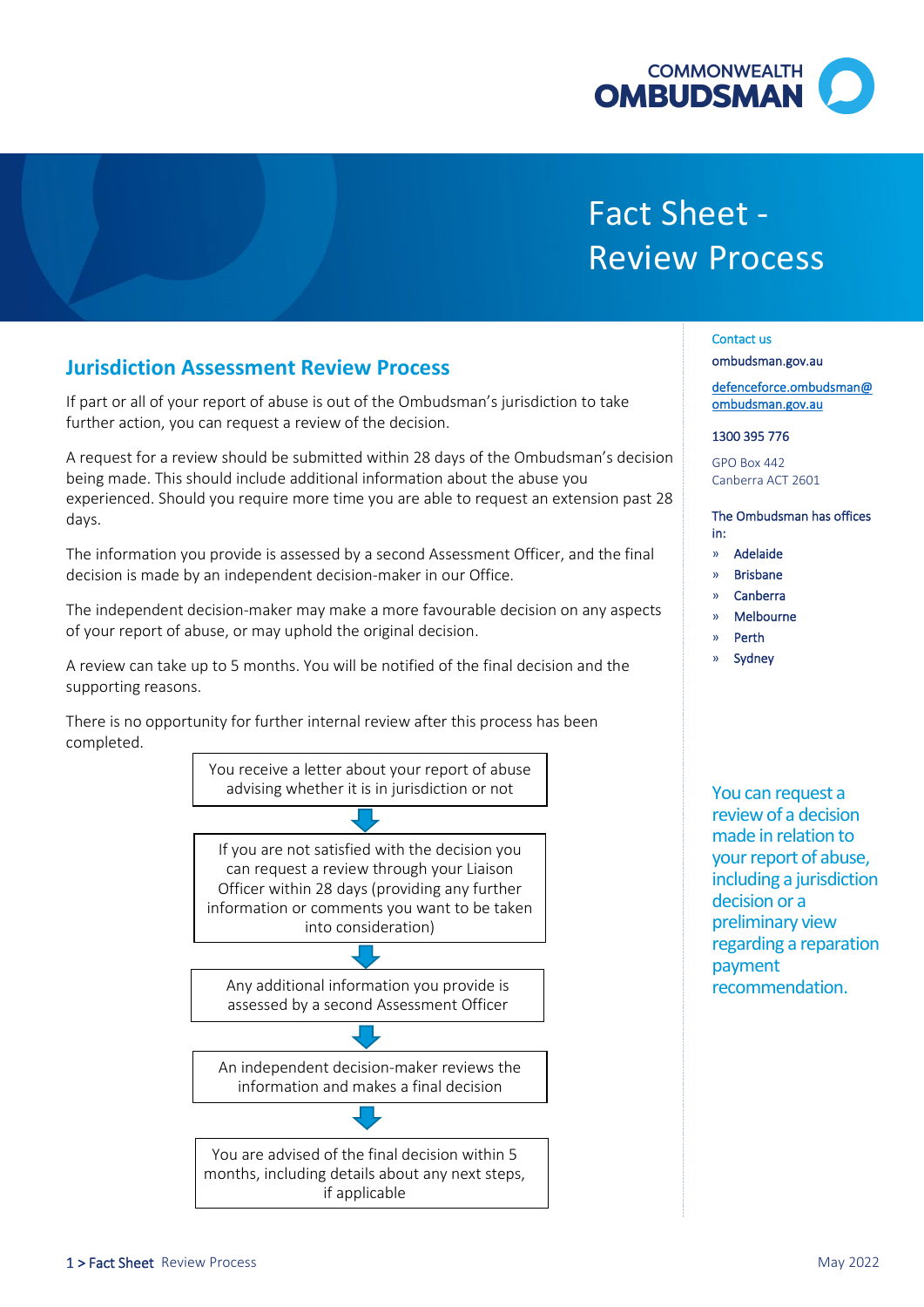# **Reparation Payment Assessment Review Process**

 If you are provided with a preliminary view regarding a reparation payment recommendation that is under the maximum payment of \$50,000 (that is, a recommendation for nil payment, \$20,000, \$25,000 or \$45,000) and you wish to contest this, you are able to request a review. For information about when the Ombudsman may recommend a reparation payment see Reparation Payments.

 A request for your matter to be reviewed should be made within 28 days of the date of our preliminary view letter, experienced, we may ask you to provide this in a statutory declaration. If the additional information you provide relates to a significant new incident of abuse not previously disclosed or assessed by this Office, you may be required to submit a new report of abuse. The information you provide is assessed by a second Assessment Officer and a final decision is made by an independent decision-maker in our Office. unless you have requested an extension. The request should include additional information about the abuse you experienced. If you are providing significant additional information or an additional description about the abuse you

 The independent decision-maker may decide to uphold the preliminary view or overturn the preliminary view decision and recommend a higher payment. A reparation payment review can take up to 5 months. You will be notified of the final decision, including the supporting reasons. If the result of the review is to recommend Defence make a reparation payment to you, the recommendation is sent to Defence after you have been notified of the outcome.